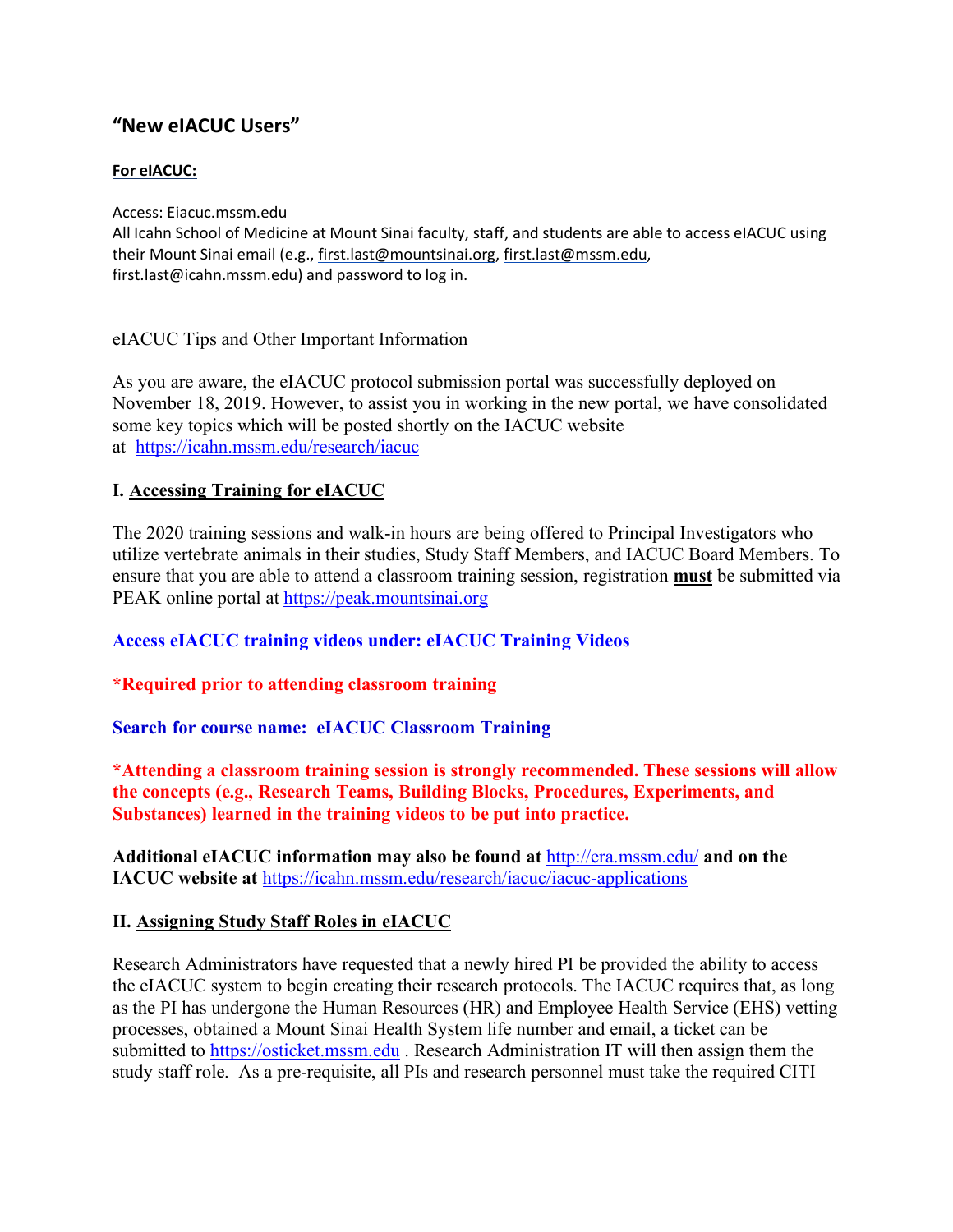Program training (see items IV and V "*Mandatory Institutional and IACUC Training Requirements" and "Update User Profiles" below)*.

## **III. Assigning Proxy Roles in eIACUC**

Within the eIACUC protocol workspace, the PI can assign a "Proxy" (delegate) to work on a protocol on their behalf. The Proxy has create, edit, view and submit authority. Proxy roles are protocol specific and must be assigned before a new iteration of a protocol is created.

## **IV. Mandatory Institutional and IACUC Training Requirements**

Effective August 1, 2019, all Principal Investigators and their research personnel must take the following courses in CITI Program. Failure to show completion will result in delay of review of the protocol:

*Principal Investigators -* Rigor and Reproducibility and Ethical Behavior in Biomedical Research

*Principal Investigators and their research personnel - Species Specific Module* 

Visit: https://www.citiprogram.org

## **If you need to create a new account:**

1. Click **Log In** (top right of the window)

# 2. Click "**LOG IN THROUGH MY INSTITUTION**"

- 3. Scroll and select "Icahn School of Medicine at Mount Sinai"
- 4. Type in your Mount Sinai Email Address and Password
- 5. Select "**I don't have a CITI Program account and I need to create one.**"
- 6. Click "**Create a New CITI Program Account**"

# **If you already have a CITI account:**

1. Click **Log In** (top right of the window)

# 2. Click "**LOG IN THROUGH MY INSTITUTION**"

- 3. Scroll and select "Icahn School of Medicine at Mount Sinai"
- 4. Type in your Mount Sinai Email Address and Password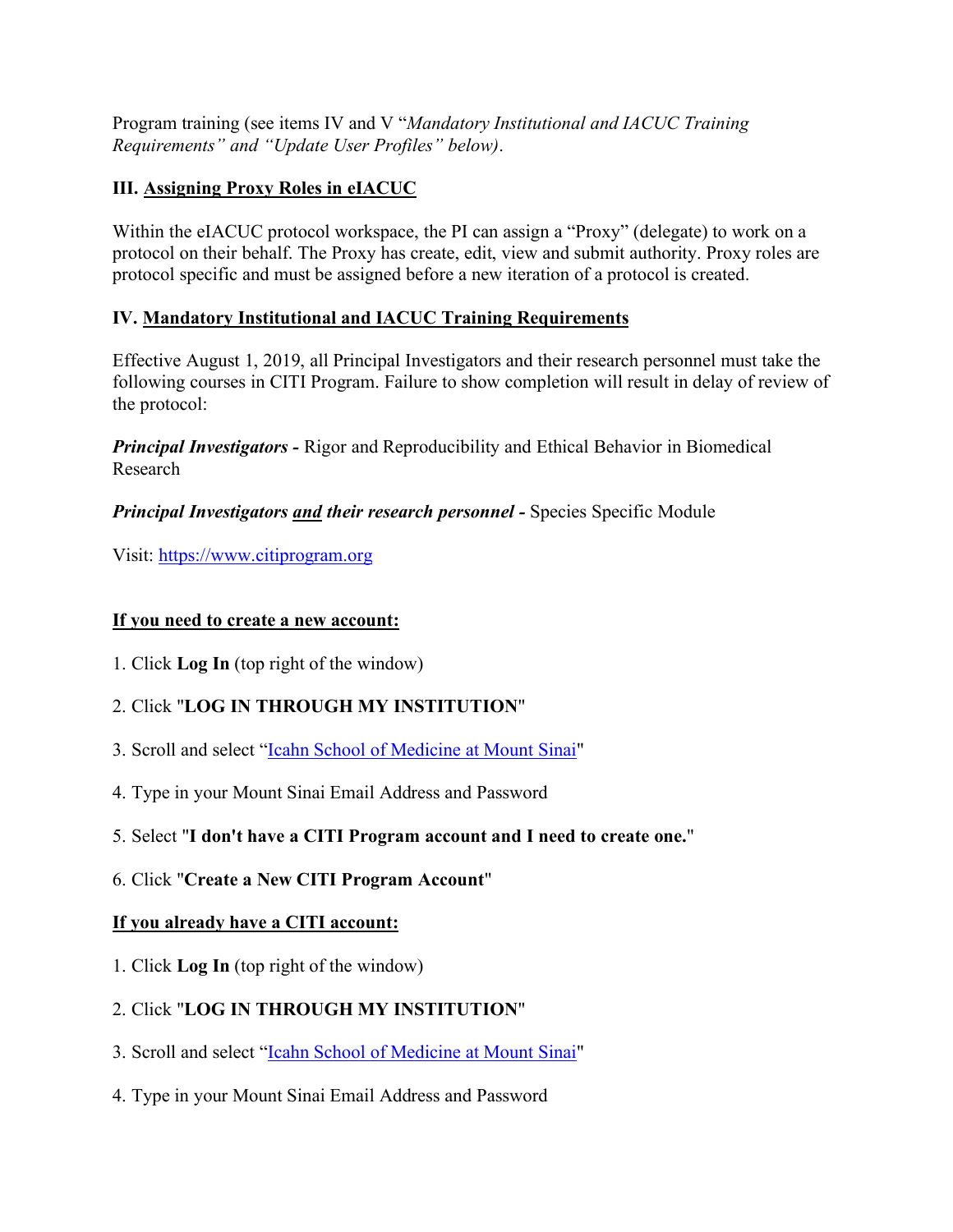### 5. Select "**I already have a CITI Program account.**"

6. Enter your existing Username and Password to link your account to your Mount Sinai credentials.

#### **To add the new, required course:**

On your Profile page, in the "My Learner Tools for Icahn School of Medicine at Mount Sinai" section:

### 1. Click "**Add a Course"**

2. Scroll to select the course: **Rigor, Reproducibility and Ethical Behavior in Biomedical Research**

**3. Scroll to select the species specific course related to your research (e.g., Working with Mice in Research)**

- 4. Click "**Submit"**
- 5. Take course

### **V. Update User Profiles:**

To ensure accurate transfer of training and certifications data to eIACUC please update your profiles in the following areas:

1) CITI Program https://about.citiprogram.org/en/homepage/

Log on > Profile > Update Institutional Profile > Employee ID #> Enter Your Mount Sinai Life #

2) eIACUC.mssm.edu

Log on > Top Right Side go to my Profile > Edit Experience

3) Update profile on Sinai Central https://sinaicentral.mssm.edu/

### **Use Mount Sinai email only as your PRIMARY email. Do not use personal email accounts as your primary email.**

Log on > Personal Profile > Sinai1 Profile

\*Note: Certificates of training may also be attached to the protocol record as "Supporting Documents"